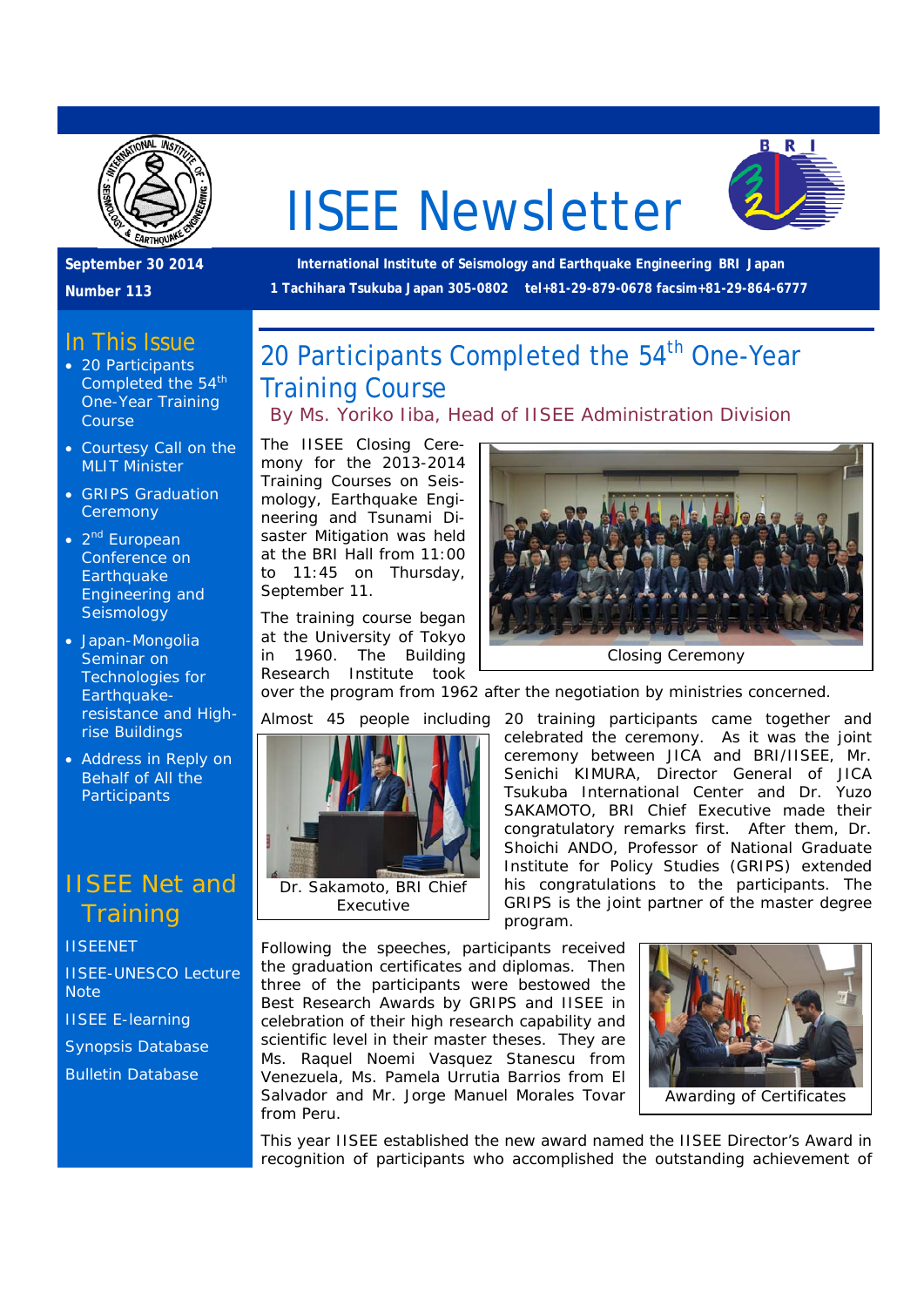**Earthquakes** 

The 2011 off the Pacific coast of Tohoku **Earthquake** 

Reports of Recent **Earthquakes** 

Utsu Catalog

Earthquake Catalog

### **Call for Papers**

IISEE Bulletin is now accepting submissions of papers for the seismology, earthquake engineering, and tsunami. Developing countries are targeted, but are not limited.

Your original papers will be reviewed by the editorial members and some experts.

NO submission fee is need.

Try to challenge!!



Finally, Mr. Md. Shamsul Islam from Bangladesh represented the entire participants and made a speech in response. (Plese see P4)

We wish the participants good health and continued success in their work.

### Courtesy Call on the MLIT Minister *By Ms. Yoriko Iiba, Head of IISEE Administration Division*



Minister Ota and the IISEE **Participants** 

On September 8, 2013-2014 training participants paid a courtesy visit to Mr. Akihiro Ohta, Minister of Land, Infrastructure, Transport and Tourism. They met in the Minister's room of the ministry headquarters.

Minister Ohta specialized in civil engineering in Kyoto University. He learned in earthquake engineering. With the ministry executives, he welcomed the participants and gave a speech with his research theme in his university days and Japan's efforts on

the countermeasures against earthquake disasters. He encouraged the participants to make efforts in the field of disaster mitigation in their respective countries.

Ms. Yanuarsih Tunggal Putri from Indonesia expressed her gratitude to the Minister and made a speech on behalf of the participants. Mr. Faouzi Gherboudj from Algeria, Mr. Ergun Binbir from Turkey and Mr. Jorge Manuel Morales from Peru introduced their studies.

By courtesy of the Minister Ohta, participants spent almost half an hour in his office and lastly he shook hands with the participants one by one.



Representative of the **Participants** 



### GRIPS Graduation Ceremony

*By Ms. Yoriko Iiba, Head of IISEE Administration Division*

With the collaboration of the National Graduate Institute for Policy Studies (GRIPS), IISEE participants are awarded the degrees of Master of Disaster Management when they successfully complete one-year training course.

The 2013-2014 training course participants passed the GRIPS' evaluation criteria and assessment. On September 12, the Graduation Ceremony was held in GRIPS Sokairou Hall. 182 doctoral and master

program graduates received their diplomas. The number of the graduates of the Disaster Management Policy Program was 32 including the IISEE

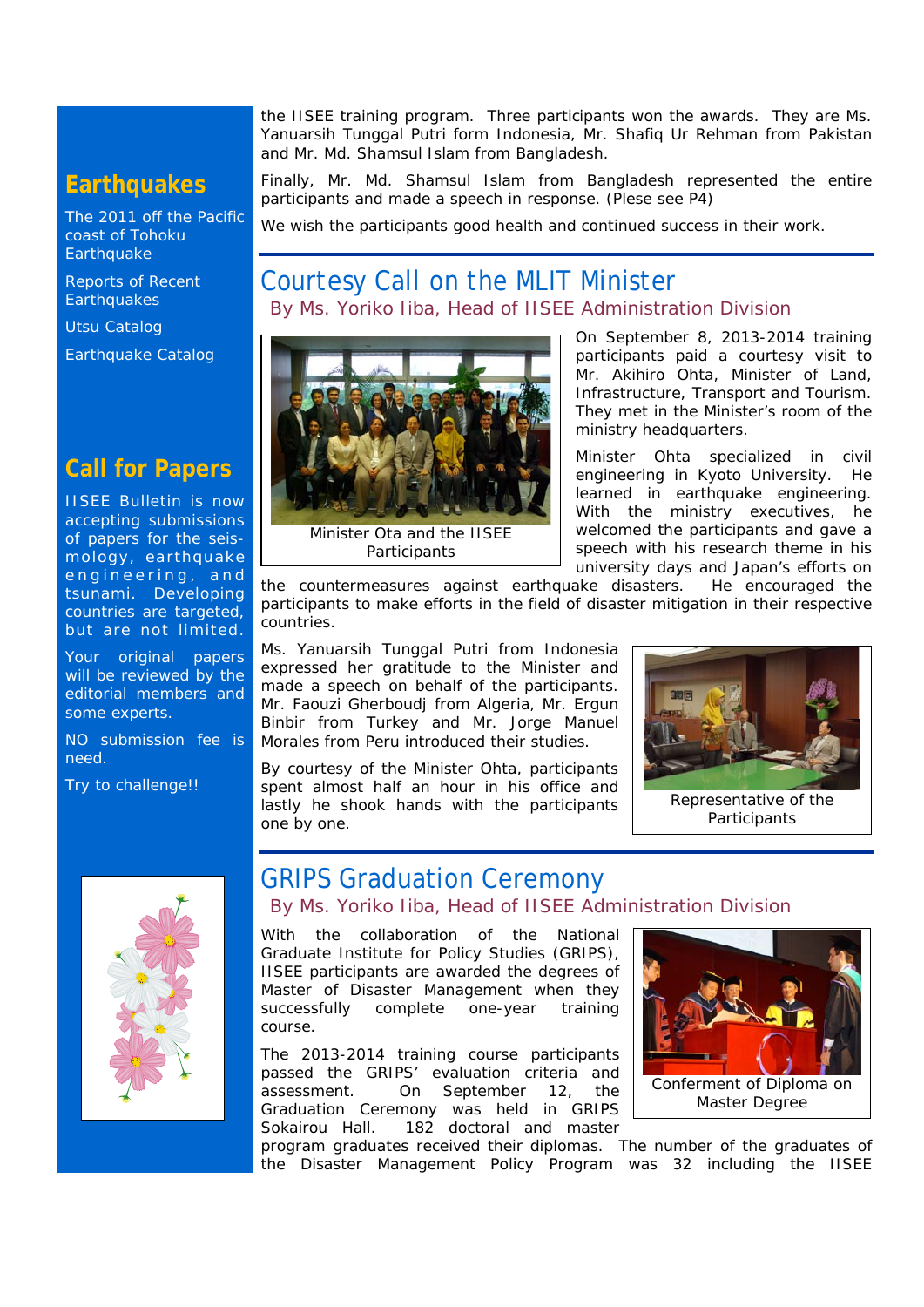

Enjoy, Now



GRIPS Graduation Ceremony

support us. Thank you very much.

participants. Mr. Faouzi Gherboudj from Algeria was awarded his diploma at first and his colleagues were followed.

After the ceremony, graduates and people concerned came together to the reception. Every participant looked to be happy to have their diplomas on master degree. It was surely the happy day and the last day for the IISEE participants. Lastly, IISEE extend our great appreciation to the people who

## 2<sup>nd</sup> European Conference on Earthquake Engineering and Seismology – Istanbul, Turkey -

*By Mr. Mizuo Inukai, Dr. Toshihide Kashima and Dr. Masanori Tani of IISEE*

### **Contact Us**

The IISEE Newsletter is intended to act as a go-between for IISEE and ex-participants.

We encourage you to contribute a report and an article to this newsletter. Please let us know your current activities in your countries.

We also welcome your co-workers and friends to register our mailing list.

iiseenews@kenken.go.jp http://iisee.kenken.go.jp

### **Back Numbers**

http://iisee.kenken.go.jp/ nldb/

Mr. Inukai, Dr. Kashima and Dr. Tani attended to the 2nd European Conference on Earthquake Engineering and Seismology which was held on August 24th to 29th in Istanbul, Turkey. 2089 abstracts from 76 countries were submitted to the conference. Mr. Inukai and Dr. Kashima presented one and two papers in the poster sessions, respectively, and Dr. Tani made a



presentation in the oral session. We met with eighteen ex-participants (Albania, Algeria (5), Costa Rica, Iran, Macedonia (3), Romania, and Turkey (5)) during the conference and knew how they are getting along.

### Japan-Mongolia Seminar on Technologies for Earthquake-resistance and High-rise Buildings *By Dr. Toshihide Kashima, IISEE Senior Research Engineer*

Dr. Tajiri of Structural Engineering Department and I participated the "Japan-Mongolia Seminar on Technologies for Earthquake-resistance and High-rise buildings" held on September 4th and 5th in Ulaanbaatar, Mongolia. In the seminar, design and construction system of buildings, building standard, design



#### Conference Hall

and construction technologies of high-rise buildings, seismic isolation and seismic control buildings, seismic design of non-structural elements, fire protection of high-rise buildings and safety measure of elevators were introduced by Japanese experts. From the Mongolian side, Prof. Ganzorig spoke about the trend of buildings and the situation of earthquake-resistant design in Mongolia. He is one of the ex-participants of IISEE and one of

my good friends. Taking this opportunity, I am hoping that the cooperation between Mongolia and Japan will be enhanced and that the seismic safety of the buildings in Mongolia will be improved.